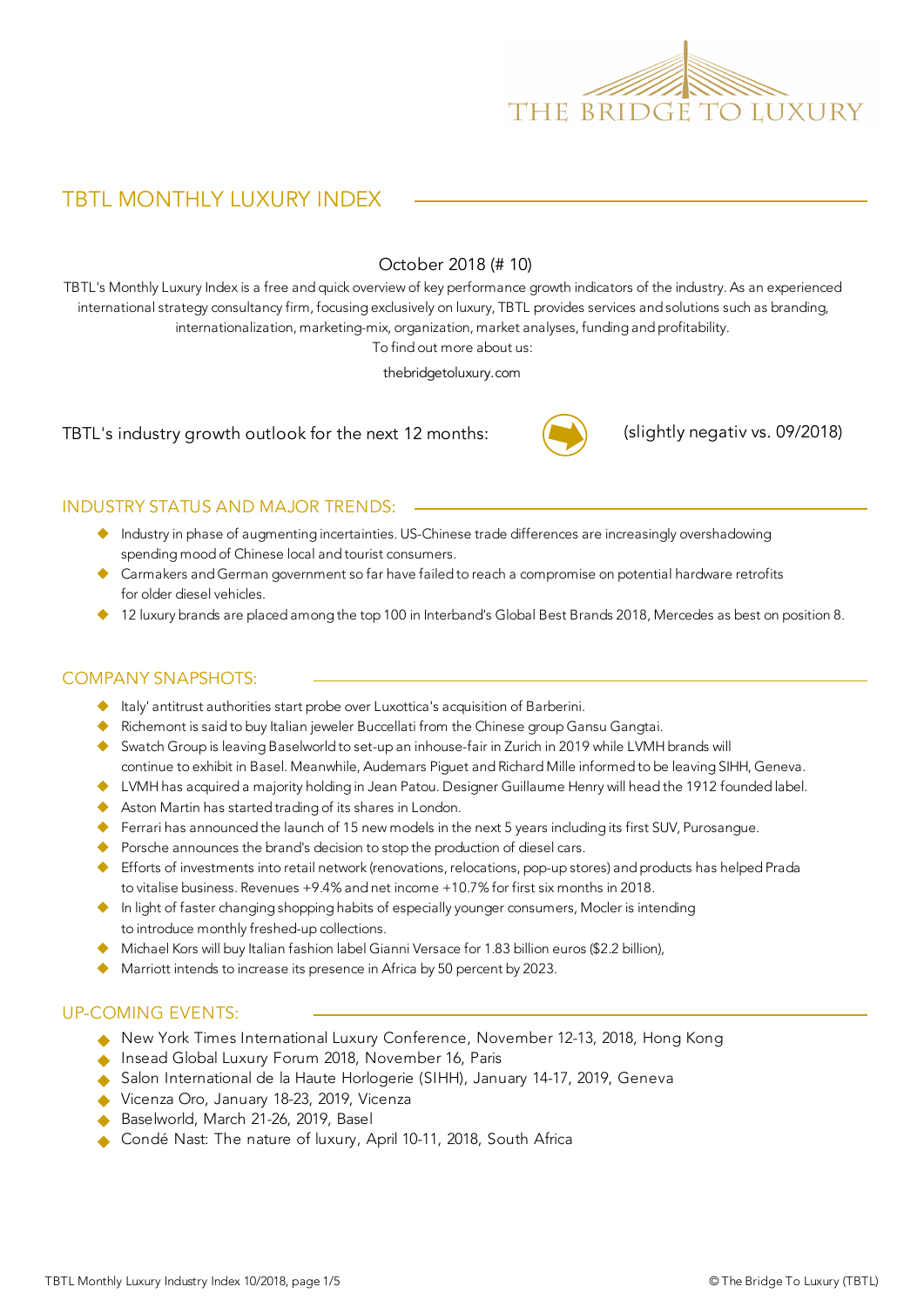

# TBTL MONTHLY LUXURY INDEX

## (A) Development share prices in the luxury industry (in %)

| Company                 | YoY      | $5Y-0-5Y$ | <b>CAGR 5Y</b> | Category             |
|-------------------------|----------|-----------|----------------|----------------------|
| Hermès                  | 20,1%    | 113,2%    | 16,4%          | Luxury group         |
| Kering                  | 17,3%    | 271,3%    | 30,0%          | Luxury group         |
| <b>LVMH</b>             | 11,8%    | 124,0%    | 17,5%          | Luxury group         |
| Chow Tai Fook           | 3,6%     | $-23,2%$  | $-5,1%$        | Watches & Jewelry    |
| Citychamp               | $-15,3%$ | 133,8%    | 18,5%          | Watches & Jewelry    |
| Hengdeli                | $-15,0%$ | $-71,2%$  | $-22,0%$       | Watches & Jewelry    |
| Lao Feng Xiang          | $-10,0%$ | 50,7%     | 8,6%           | Watches & Jewelry    |
| Movado                  | 41,9%    | $-15,7%$  | $-3,4%$        | Watches & Jewelry    |
| Richemont               | $-15,5%$ | $-16,5%$  | $-3,5%$        | Watches & Jewelry    |
| Swatch Group            | $-4,9%$  | $-35,9%$  | $-8,5%$        | Watches & Jewelry    |
| Tiffany                 | 30,3%    | 54,1%     | 9,0%           | Watches & Jewelry    |
| Hugo Boss               | $-13,5%$ | $-30,8%$  | $-7,1%$        | Fashion              |
| Burberry                | 0,1%     | 24,0%     | 4,4%           | Fashion              |
| Brunello Cucinelli      | 16,2%    | 45,7%     | 7,8%           | Fashion              |
| Ferragamo               | $-10,4%$ | $-20,0%$  | $-4,4%$        | Fashion              |
| Michael Kors            | 37,0%    | $-13,1%$  | $-2,8%$        | Fashion              |
| Ralph Lauren            | 41,4%    | $-23,7%$  | $-5,3%$        | Fashion              |
| Moncler                 | 50,3%    | $ -$      | $\overline{a}$ | Fashion              |
| Mulberry                | $-69,4%$ | $-67,5%$  | $-20,1%$       | Fashion              |
| Prada                   | 27,8%    | $-54,3%$  | $-14,5%$       | Fashion              |
| Tapestry (Coach)        | 17,1%    | $-5,4%$   | $-1,1%$        | Fashion              |
| Tod's                   | $-5,2%$  | $-55,9%$  | $-15,1%$       | Fashion              |
| Estée Lauder            | 23,7%    | 94,9%     | 14,3%          | Skin care            |
| Shiseido                | 73,0%    | 382,6%    | 37,0%          | Skin care            |
| <b>BMW</b>              | $-11,2%$ | $-7,0%$   | $-1,4%$        | Cars                 |
| Ferrari                 | 12,2%    |           | $\overline{a}$ | Cars                 |
| Porsche                 | $-8,4%$  | $-17,2%$  | $-3,7%$        | Cars                 |
| Marriott                | 1,6%     | 169,4%    | 21,9%          | Travel               |
| Norweg. Cruises         | $-2,7%$  | 69,4%     | 11,1%          | Travel               |
| Luxottica               | 14,9%    | 41,4%     | 7,2%           | Eyewear              |
| Safilo                  | $-66,1%$ | $-87,8%$  | $-34,4%$       | Eyewear              |
| Sotheby's               | $-13,4%$ | $-5,4%$   | $-1,1%$        | Auctions             |
| S&P Global Luxury Index | 13,2%    | 28,9%     | 5,2%           | Index (80 companies) |

Sources: Reuters, S&P; month per 1st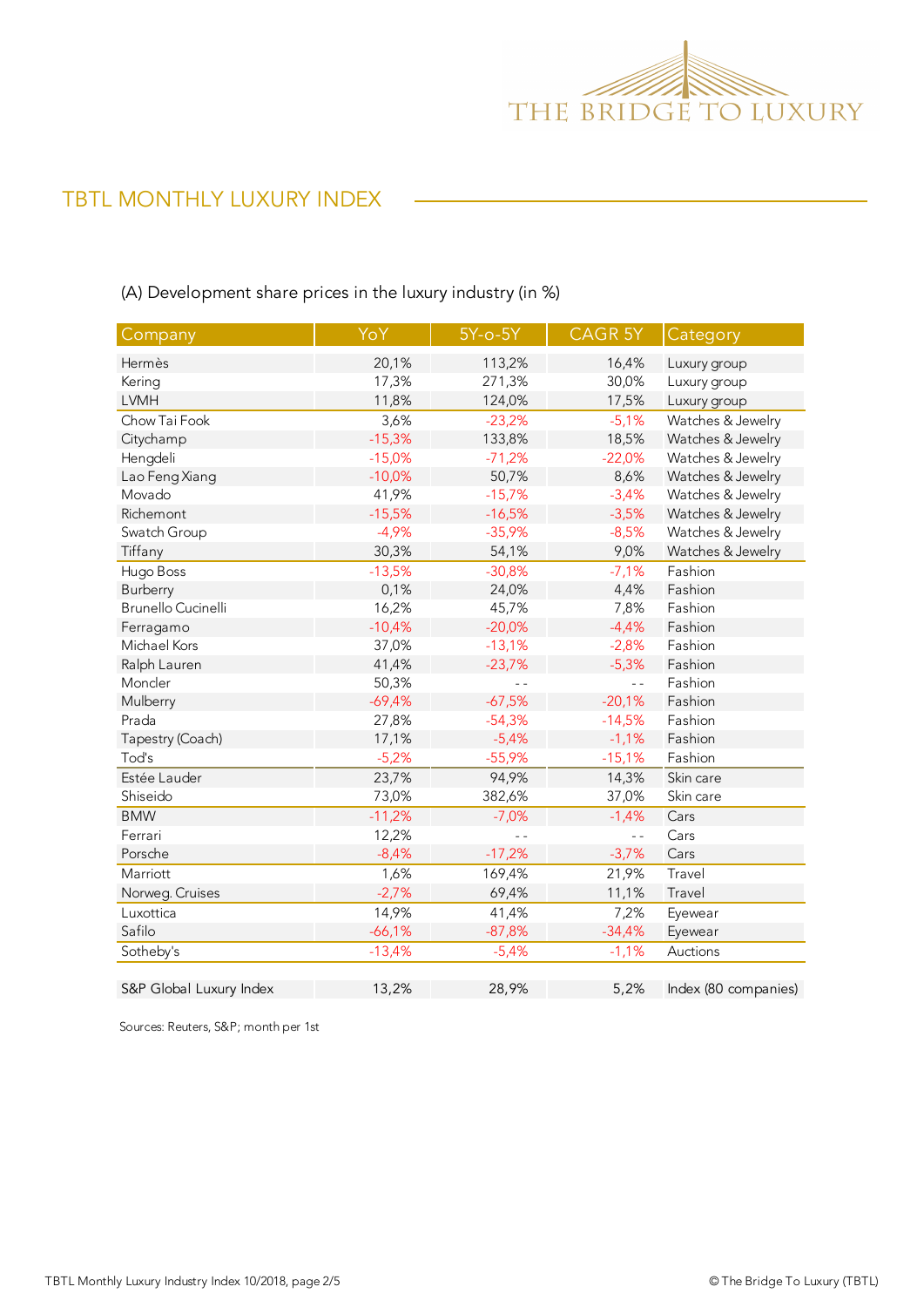

# TBTL MONTHLY LUXURY INDUSTRY SCOREBOARD (10/2018)

#### (B) Development selective industry indexes

(B1) Luxury cars: Quarterly growth rates (units sold in %) 1st HY 2018

| Company            | roll. $4Q$ | $5Y$ -o- $5Y$ | <b>CAGR 5Y</b> |
|--------------------|------------|---------------|----------------|
| Mercedes-Benz Cars | 2,0%       | 45,3%         | 7,8%           |
| <b>BMW</b>         | 10,2%      | 30,3%         | 5,4%           |
| Rolls-Royce        | $-1,5%$    | $-6.8%$       | $-1,4%$        |
| Audi               | 5,2%       | 15,3%         | 2,9%           |
| Bentley            | $-16,1%$   | $-7,3%$       | $-1,5%$        |
| Lamborghini        | 14,6%      | 112,0%        | 16,2%          |
| Porsche            | 1,7%       | 48,8%         | 8,3%           |
| Bugatti            | 304,8%     | 70,0%         | 11,2%          |
| Ferrari            | 4,9%       | 26,8%         | 4,9%           |
| All                | 5,7%       | 31,1%         | 5,6%           |

Source: company reports

#### (B2) Swiss watch exports growth rates (value in %)

| <b>Price Category</b>           | roll. 12 M | $5Y$ -o- $5Y$ | <b>CAGR 5Y</b> |
|---------------------------------|------------|---------------|----------------|
| Export value 0-200 CHF/unit     | $-5.0\%$   | $-20,3%$      | $-4.4\%$       |
| Export value 201-500 CHF/unit   | 3,1%       | $-13,1%$      | $-2,8%$        |
| Export value 501-3.000 CHF/unit | 11,7%      | 2.5%          | 0,5%           |
| Export value > 3.000 CHF/unit   | 8.1%       | $-5.0%$       | $-1.0%$        |
| A                               | $7.7\%$    | $-5.3%$       | $-1.1%$        |

Source: Swiss Watch Federation

#### (B3) Current production of superyachts

| number of superyachts | ור |  |
|-----------------------|----|--|

Source: Global Order Book, 2018, Boat International Media

#### (B4) Precious metals and diamonds (growth in %)

| Metal    | YoY      | 5 Years   | <b>CAGR 5Y</b> |
|----------|----------|-----------|----------------|
| Gold     | $-7,5%$  | $-15.9\%$ | $-3,4%$        |
| Silver   | $-14.1%$ | $-40.3%$  | $-9,8%$        |
| Diamonds | 5,3%     | $-5.1%$   | $-1,1%$        |

Sources: Macrotrends (monthly quotes); IDEX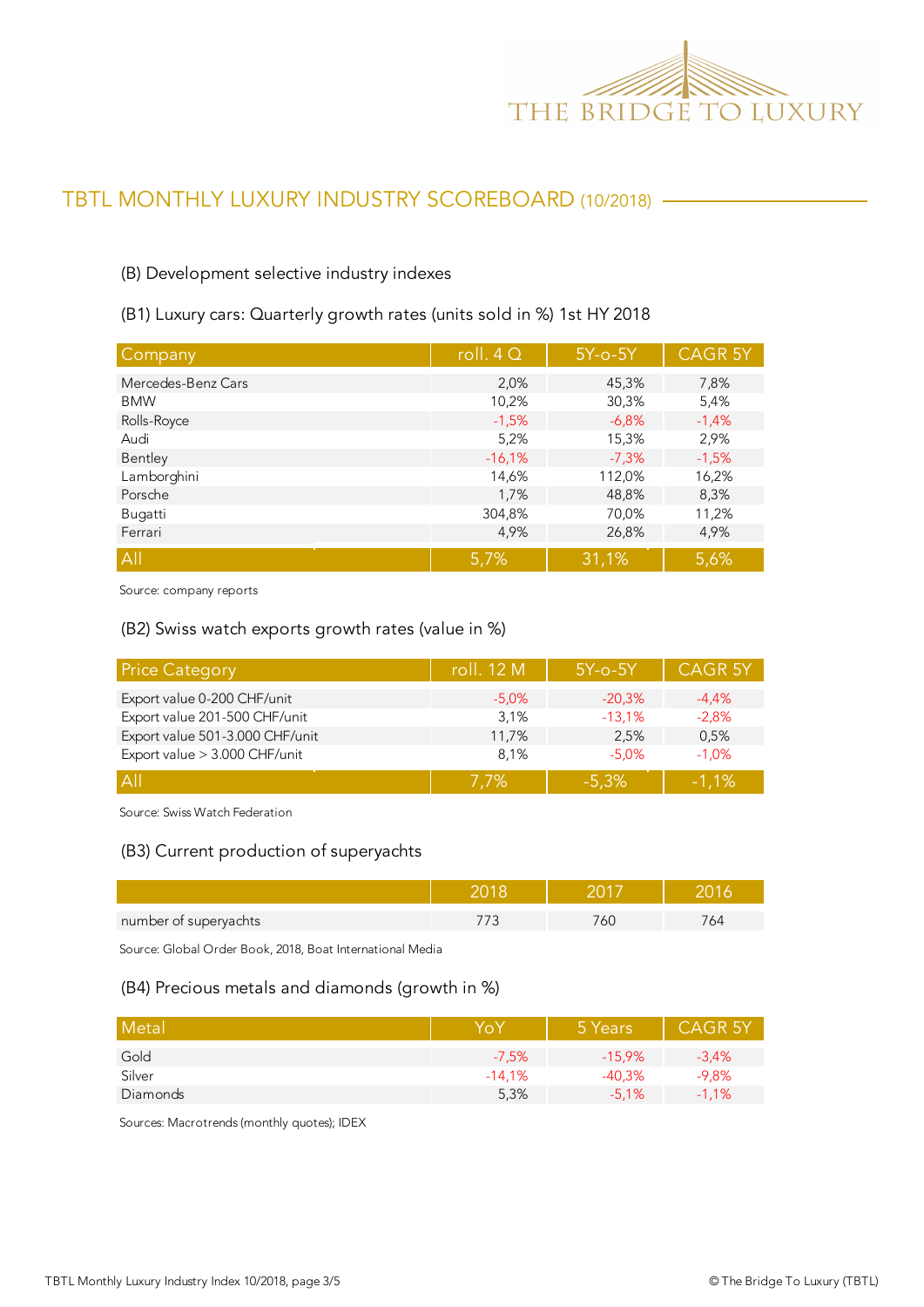

# TBTL MONTHLY LUXURY INDUSTRY SCOREBOARD (10/2018)

#### (B5) Fine wines

|            |        | ϭϒ-Ο-5Υ<br>ץ ר |      |
|------------|--------|----------------|------|
| Fine wines | $.8\%$ | 25,5%          | .,6% |
|            |        |                |      |

Source: Li-ex 500 wine index (per previous month)

## (C) GDP annual growth rate (in %)

| Country                                                               | 2016    | 2017 | 2018E | 2019E | 2023E |
|-----------------------------------------------------------------------|---------|------|-------|-------|-------|
| <b>USA</b>                                                            | 1,7%    | 2,3% | 2,4%  | 2,1%  | 1,5%  |
| $\bullet$<br>Brazil                                                   | $-3,5%$ | 1,0% | 1,4%  | 2,4%  | 2,2%  |
| Japan                                                                 | 1,0%    | 1,7% | 1,1%  | 0,9%  | 0,5%  |
| China                                                                 | 6,7%    | 6,9% | 6,6%  | 6,2%  | 5,6%  |
| Hong Kong<br>$\mathcal{L}_\mathcal{R}^\text{P}$                       | 2,2%    | 3,8% | 3,8%  | 2,9%  | 3,1%  |
| $\begin{array}{c} \bullet \\ \bullet \\ \bullet \end{array}$<br>India | 7,1%    | 6,7% | 7,3%  | 7,4%  | 7,7%  |
| <b>UAE</b>                                                            | 3,0%    | 0,8% | 2,9%  | 3,7%  | 2,9%  |
| Russia                                                                | $-0,2%$ | 1,5% | 1,7%  | 1,8%  | 1,2%  |
| France                                                                | 1,1%    | 2,3% | 1,6%  | 1,6%  | 1,6%  |
| Germany                                                               | 2,2%    | 2,5% | 1,9%  | 1,9%  | 1,2%  |
| Italy                                                                 | 0,9%    | 1,5% | 1,2%  | 1,0%  | 0,7%  |
| Spain<br>(数)                                                          | 3,2%    | 3,0% | 2,7%  | 2,2%  | 1,7%  |
| ٠<br>Switzerland                                                      | 1,6%    | 1,7% | 3,0%  | 1,8%  | 1,7%  |
| XK<br>Great Britain                                                   | 1,8%    | 1,7% | 1,4%  | 1,5%  | 1,6%  |
| World<br>∰                                                            | 3,3%    | 3,7% | 3,7%  | 3,7%  | 3,6%  |

Source: IMF, 07.2018

## (D) Currencies exchange rates against the Euro (change in %)

| Currency   |                              | 1 Month | 6 Months | 12 Months |
|------------|------------------------------|---------|----------|-----------|
| US\$       |                              | $-0,1%$ | $-5,9%$  | $-2,6%$   |
| <b>BRL</b> | $\blacksquare$               | $-0,6%$ | 14,9%    | 20,4%     |
| <b>CNY</b> |                              | 0,5%    | 2,9%     | 1,2%      |
| HK\$       | $\frac{\sqrt{3}}{2\sqrt{3}}$ | $-0,4%$ | $-6,2%$  | $-2,4%$   |
| <b>JPY</b> | ●                            | 2,5%    | 0,9%     | $-1,3%$   |
| <b>INR</b> | $\bullet$                    | $-7,6%$ | $-5,1%$  | $-1,2%$   |
| <b>RUB</b> |                              | 8,0%    | 19,9%    | 21,1%     |
| <b>CHF</b> | ٠                            | 1,4%    | $-3,0%$  | $-2,4%$   |
| <b>GBP</b> | $\frac{N}{N}$                | $-0,7%$ | 1,1%     | 0,8%      |

Source: Oanda, per first of month